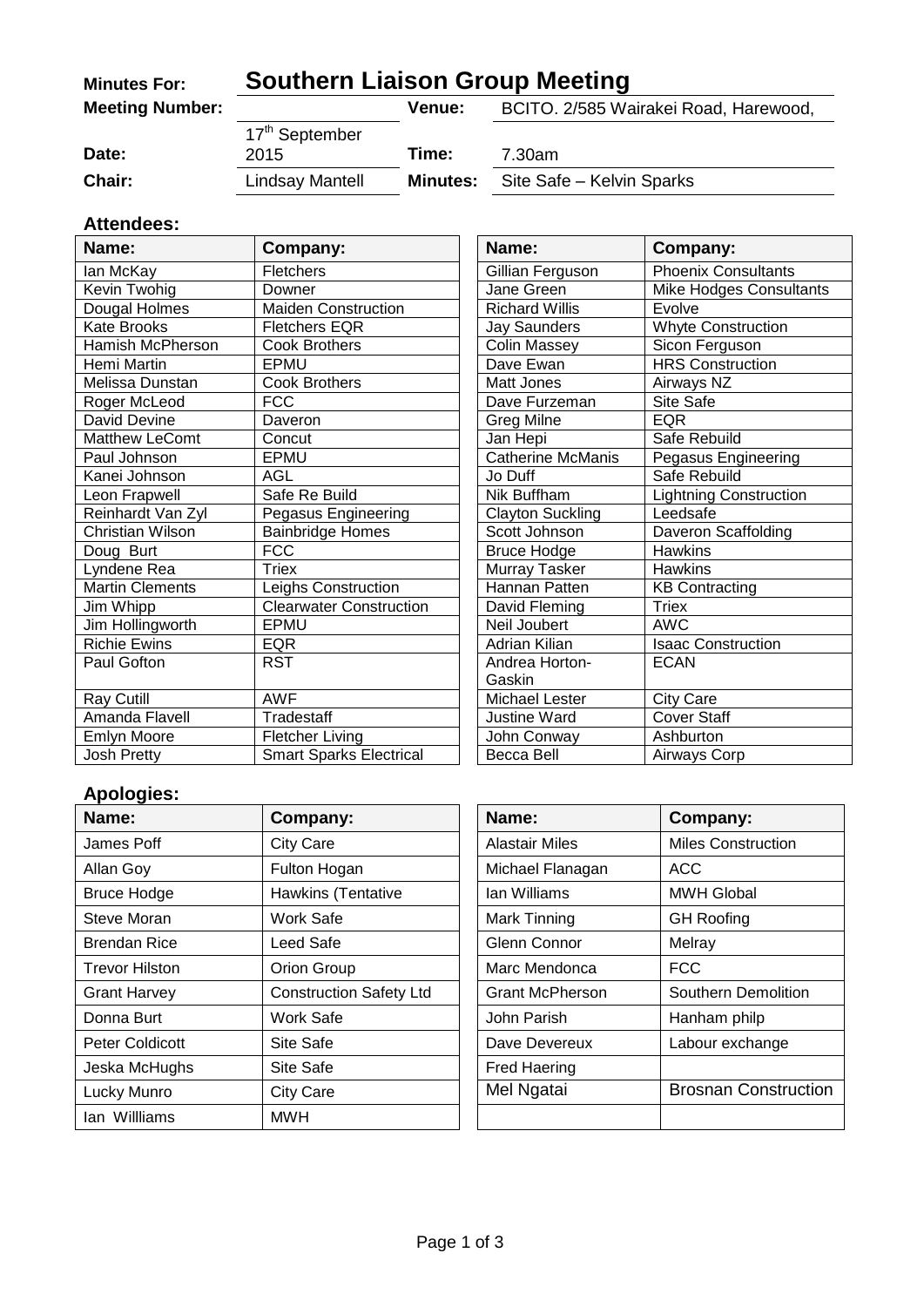# **Agenda:**

- **1. Welcome:**
- **2. Introductions:**

| Item                            | <b>Action</b> |
|---------------------------------|---------------|
| 3. Christchurch Rebuild Working |               |
|                                 |               |

| Introduction of attendees. (Please ensure your details are recorded<br>on the attendee list). | <b>NA</b> |
|-----------------------------------------------------------------------------------------------|-----------|
| General introduction around the room                                                          |           |
| Thanks to Dougal from Maiden Construction for breakfast                                       |           |
|                                                                                               |           |

## **4. Matters Arising from Previous Minutes:**

| <b>Item</b>                      | <b>Action</b> |
|----------------------------------|---------------|
| No Actions from Previous Minutes | <b>NA</b>     |

## **5. Safety Charter Update**

|                             | <b>Action</b> |
|-----------------------------|---------------|
| No update from this meeting | <b>NA</b>     |

#### **6.**

| <b>Work Safe Update</b>            |                                                                                                                                                                                    | <b>Action</b> |
|------------------------------------|------------------------------------------------------------------------------------------------------------------------------------------------------------------------------------|---------------|
| dust and one re fall from heights. | Nick from Work Safe gave up date. Discussed two local<br>prosecutions in the last 2 months, one in regards to asbestos                                                             | <b>NA</b>     |
|                                    | Seeing a lot of failure of people not using the control<br>hierarchy and just going straight to Minimise.                                                                          |               |
| $\bullet$                          | There is a new Tab on Work safe web site where we can go<br>and look at prosecutions information.                                                                                  |               |
|                                    | Mentioned the importance of risk assessment.                                                                                                                                       |               |
| $\bullet$                          | Questions were asked of Nick about the new legislation.<br>Once the regulations are written there will be more<br>information for work safe to advise us all about the legislation |               |

#### **7. ACC Update**

|                                                          | <b>Action</b> |
|----------------------------------------------------------|---------------|
| Mike Flannigan was away on leave and unable to update us | <b>NA</b>     |
|                                                          |               |
|                                                          |               |
|                                                          |               |
|                                                          |               |